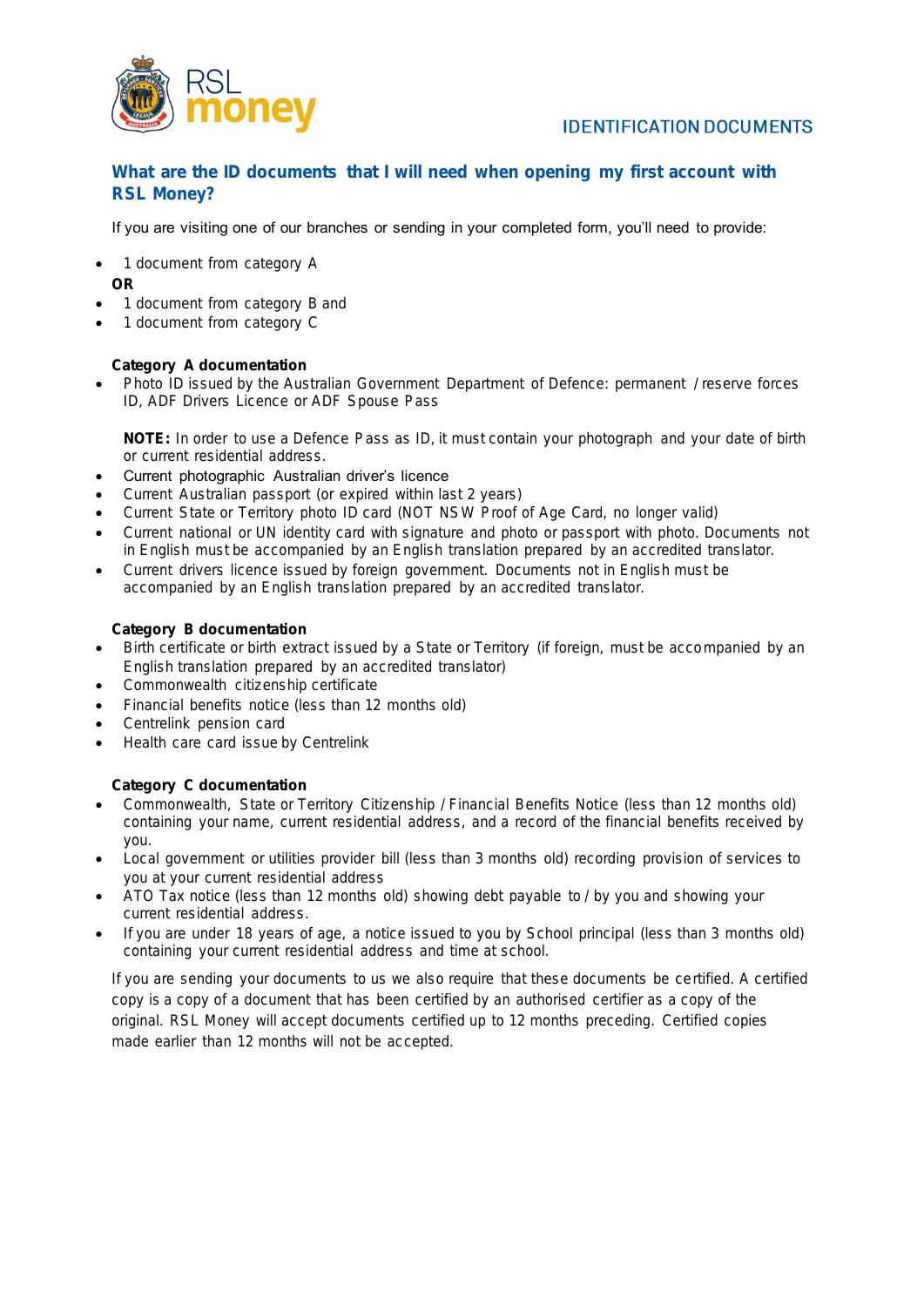

#### Who is an authorised certifier?

The following is a list of authorised certifiers. It is not an exhaustive list, so if you don't know anyone listed below, call us on 1300 13 23 28.

- 1. Justice of the Peace
- 2. A person who is enrolled on the roll of the Supreme Court of a State or Territory, or the High Court of Australia, as a legal practitioner (however described)
- 3. A person who, under a State or Territory law, is currently licensed or registered to practice in one of the following occupations:
	- a. Chiropractor
	- b. Dentist
	- c. Legal practitioner
	- d. Medical practitioner
	- e. Nurse
	- f. Optometrist
	- g. Patent attorney
	- h. Pharmacist
	- i. Physiotherapist
	- j. Psychologist
	- k. Trade marks attorney
	- l. Veterinary surgeon

4) Australian Consular Officer or Australian Diplomatic Officer (within the meaning of the Consular Fees Act 1955)

5) Employee of the Australian Trade Commission who is:

- in a country or place outside Australia; and
- authorised under paragraph 3 (d) of the Consular Fees Act 1955; and
- exercising his or her function in that place

6) Employee of the Commonwealth who is:

- in a country or place outside Australia; and
- authorised under paragraph 3 (c) of the Consular Fees Act 1955; and
- exercising his or her function in that place

7) Marriage celebrant registered under Subdivision C of Division 1 of Part IV of the Marriage Act 1961

8) Member of Chartered Secretaries Australia

9) Member of Engineers Australia, other than at the grade of student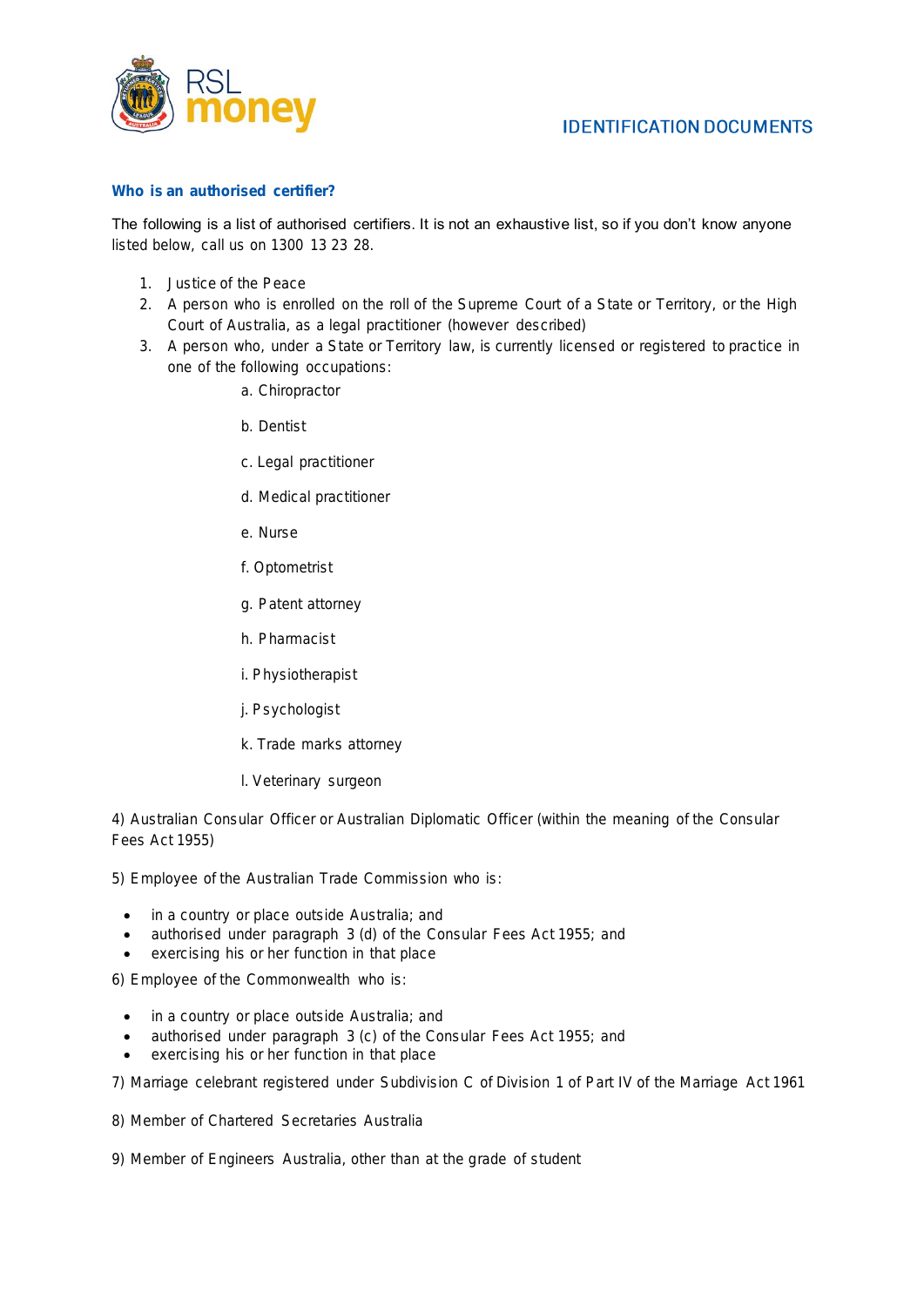

10) Member of the Association of Taxation and Management Accountants

11) Member of the ADF who is:

- an officer; or
- a non-commissioned officer within the meaning of the Defence Force Discipline Act 1982 with 2 or more years of continuous service; or
- a warrant officer within the meaning of that Act

12) Member of the Institute of Chartered Accountants in Australia, the Australian Society of Certified Practising Accountants or the National Institute of Accountants

13) Member of:

- the Parliament of the Commonwealth; or
- the Parliament of a State; or
- a Territory legislature; or
- a local government authority of a State or Territory

14) Minister of religion registered under Subdivision A of Division 1 of Part IV of the Marriage Act 1961

15) Notary public

16) Permanent employee of the Australian Postal Corporation with 2 or more years of continuous service who is employed in an office supplying postal services to the public

17) Permanent employee of:

- the Commonwealth or a Commonwealth authority; or
- a State or Territory or a State or Territory authority; or
- a local government authority;

with 2 or more years of continuous service who is not specified in another item in this Part

- 18) Police officer
- 19) Sheriff

20) Teacher employed on a full-time basis at a school or tertiary education institution

21) Member of the Australasian Institute of Mining and Metallurgy

22) An officer with, or authorised representative of, a holder of an Australian financial services licence, having 2 or more continuous years of service with one or more licensees;

23) an officer with, or a credit representative of, a holder of an Australian credit licence, having 2 or more years of continuous service with one or more licencees.

What does the authorised certifier need to do?

The authorised certifier will need to examine both the original and the copy of the document.

To certify a document, the 'authorised certifier' must write the following wording or similar wording on the copy of the document or on a certificate relating to the document.